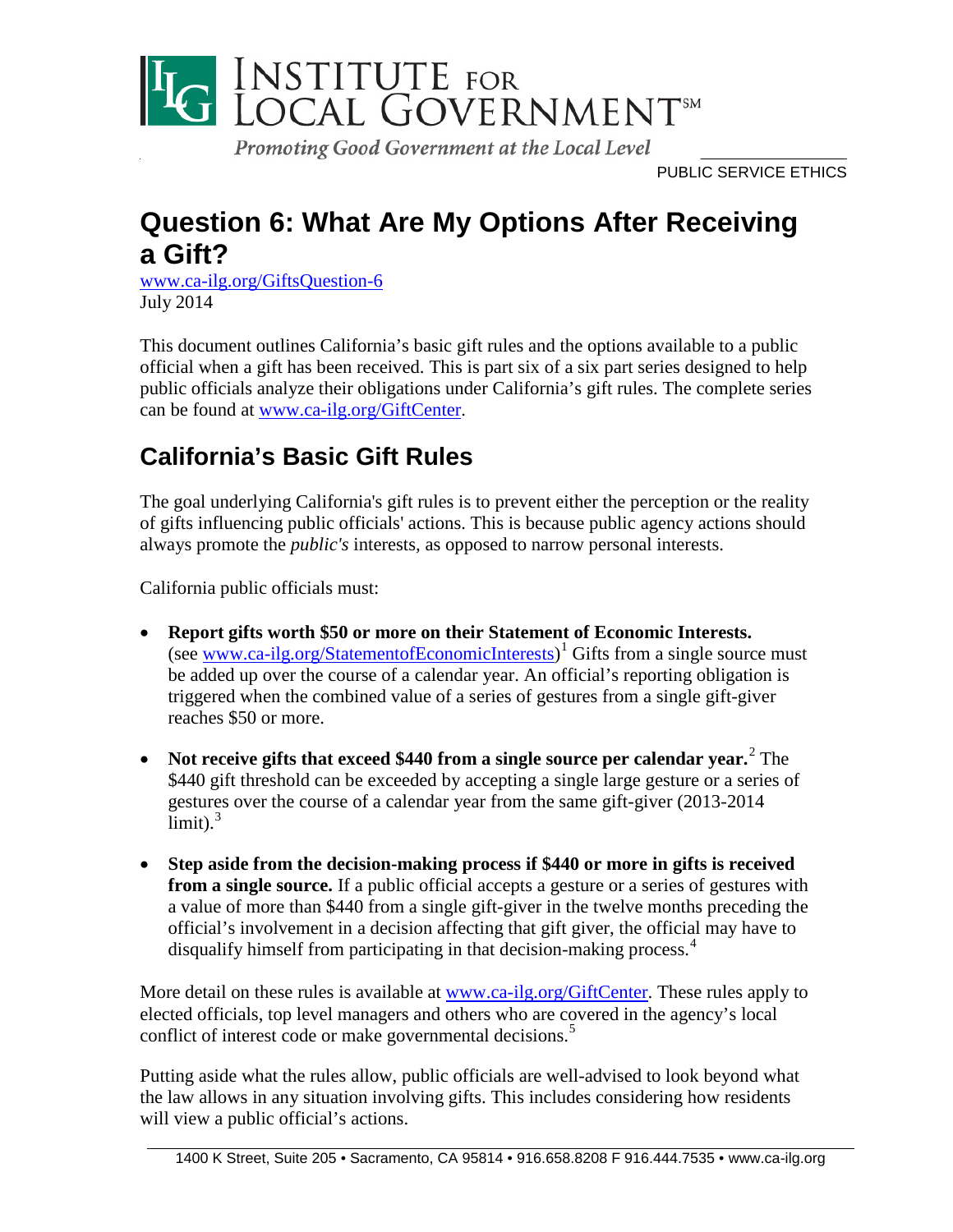### **What's a "Gift" for Purposes of the Rules?**

The concept is broad. A public official receives a gift for purposes of California's gift rules any time the official receives anything that:

- Has a monetary value and
- Provides the official with a personal benefit
- For which the official doesn't pay full value<sup>[6](#page-5-5)</sup>

Gifts can be:

- Tangible or intangible
- Real property or personal property
- Goods or services<sup>[7](#page-5-6)</sup>

Under some circumstances, gifts that an official's family receives are considered gifts to the official for purposes of California's gift rules.

Note that the Fair Political Practices Commission has recognized a variety of exceptions (see [www.ca-ilg.org/GiftsQuestion-5\)](http://www.ca-ilg.org/GiftsQuestion-5) to what constitutes a gift.<sup>[8](#page-5-7)</sup>

#### **Compliance Strategy: Questions for Public Officials to Ask About Gifts**

One way to analyze one's likely obligations under California's gift rules is to ask:

- **Did I or my family receive something of value?** [\(www.ca-ilg.org/GiftsQuestion-1\)](http://www.ca-ilg.org/GiftsQuestion-1)
- **What is its value?** [\(www.ca-ilg.org/GiftsQuestion-2\)](http://www.ca-ilg.org/GiftsQuestion-2)
- **Who gave it to me?** [\(www.ca-ilg.org/GiftsQuestion-3\)](http://www.ca-ilg.org/GiftsQuestion-3)
- **Did I do something in exchange for what was received?** [\(www.ca-ilg.org/GiftsQuestion-4\)](http://www.ca-ilg.org/GiftsQuestion-4)
- **What kind of gift is it and do special rules apply as a result?** [\(www.ca-ilg.org/GiftsQuestion-5\)](http://www.ca-ilg.org/GiftsQuestion-5)
- **Which of the permitted courses of action do I want to take with respect to the gift?** [\(www.ca-ilg.org/GiftsQuestion-6\)](http://www.ca-ilg.org/GiftsQuestion-6)

Explanations of each of questions are available at [www.ca-ilg.org/GiftCenter.](http://www.ca-ilg.org/GiftCenter)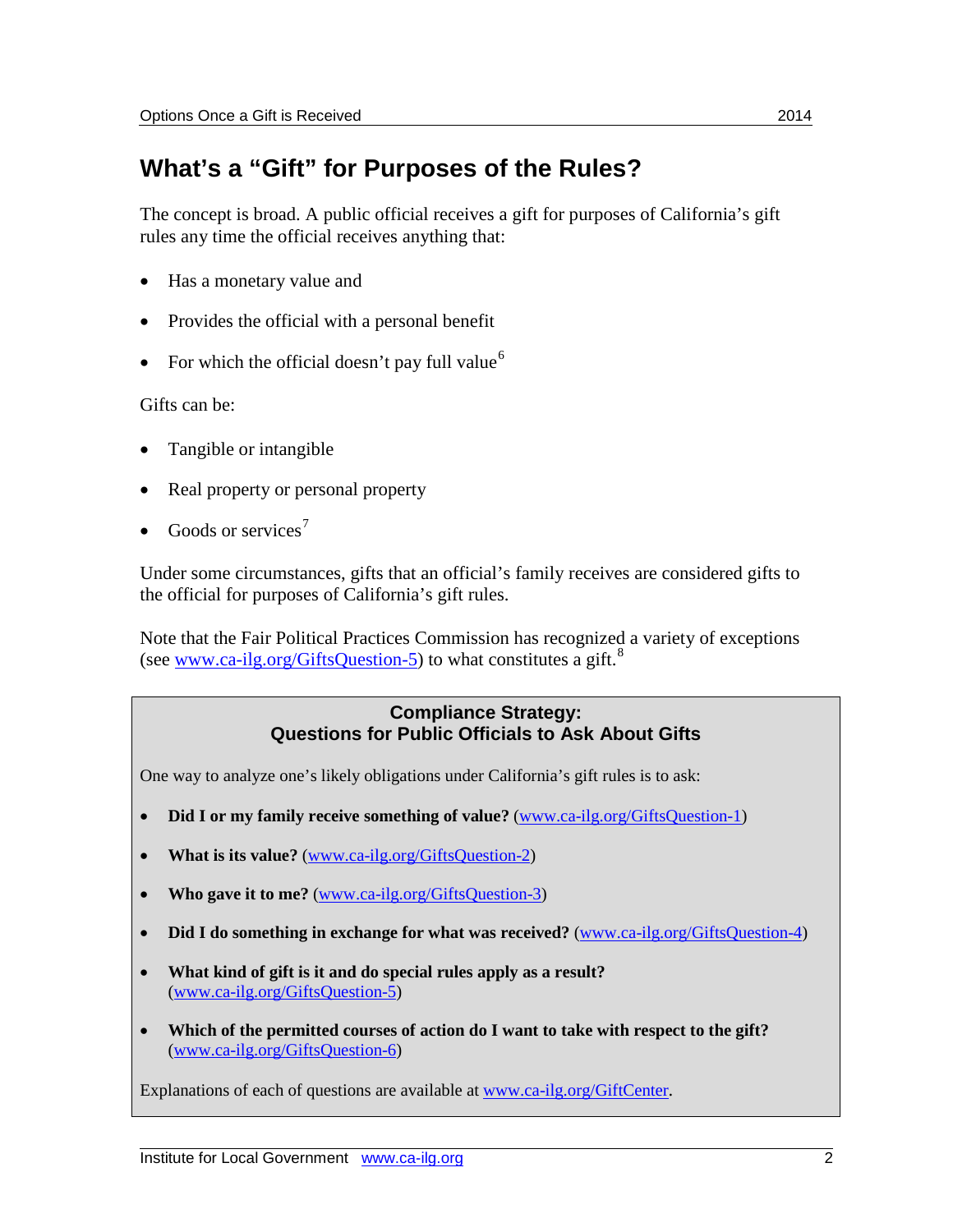## **What Are My Options After Receiving a Gift?**

Some officials have a no-gifts policy, may be concerned about the public perceptions associated with receiving gifts from certain sources (or certain kinds of gifts), or they may just not want the gift.

Under such circumstances, an official has the following options:

- Decline the gift in the first place or return the gift unused to the gift giver within 30 days of receiving it.<sup>[9](#page-5-8)</sup> Documenting one's actions (for example, with a thanks-but-nothanks note), can be helpful.
- If the item is a pass or ticket, simply not use the pass or ticket and not let anyone else  $\log 10$  $\log 10$
- Donate the gift, unused, within thirty (30) days of receipt to a  $501(c)(3)$  tax-exempt nonprofit organization or to a government agency, without claiming a tax deduction for the donation. (Note the donation must be made within 30 days of the gifts receipt and the gift must be unused. Note too that for gifts to nonprofits, the nonprofit must be one which neither the official nor a family member holds a position.)<sup>[11](#page-5-10)</sup>
- Reimburse the donor for the fair market value of the gift within 30 days of receiving it.<sup>[12](#page-5-11)</sup> Keeping documentation (for example, a cancelled check) of the reimbursement is a good practice.

For gifts that are over the annual limit or would put the official over the annual limit for that gift giver, some officials also "buy down" the value of a gift (or the most recent gift in a series) to keep the value of the gift(s) from that gift giver below the annual limit.

The official then reports the fact that they received gift(s), what the gift(s) was/were, and the source of the gift(s) on their Statement of Economic Interests. Again, when paying down the gift, it is best to do so by check and then make sure the donor cashes the check.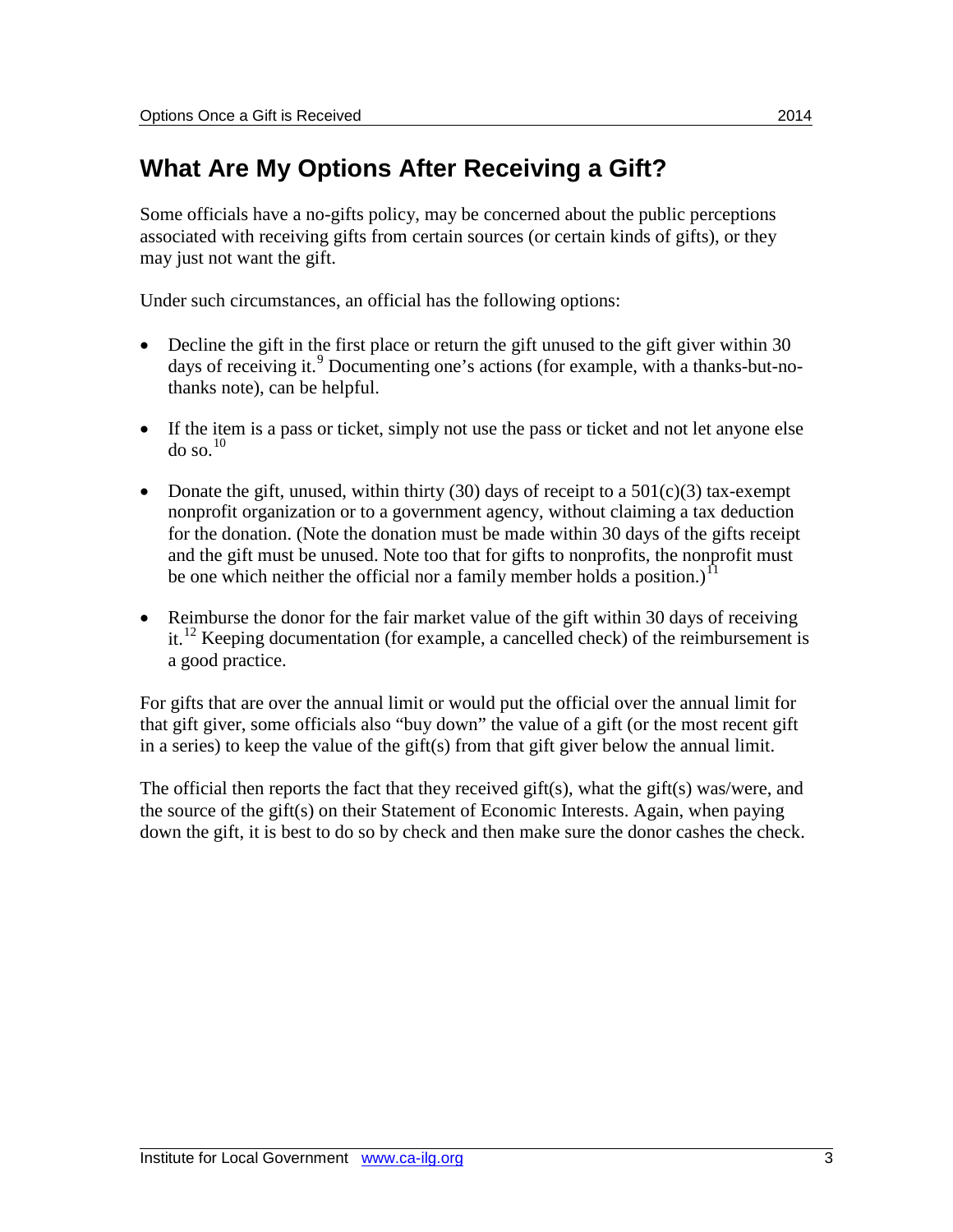### **When Are These Requirements Triggered?**

A gift is both received and accepted when the official or the official's family member does any of the following:

- Knowingly takes actual possession of the gift
- Uses the gift or is provided the benefit of the gift
- Takes any action exercising direction or control over the gift.<sup>[13](#page-5-12)</sup>

For rebates and discounts, those are received and accepted when the official knows that the gesture is made because of their official status and/or isn't available to the public.<sup>[14](#page-5-13)</sup>

Another trigger is when the gift giver is involved in a governmental decision coming before the official. When that happens, the official must look back 12 months and add up all gifts from that gift source.<sup>[15](#page-5-14)</sup> If the official has accepted gifts over \$440 in the preceding 12 months from that source, the official most likely has a disqualifying conflict of interest and cannot participate in any way in the matter.

The disqualification analysis also applies to gifts that are *promised to* the public official.<sup>[16](#page-5-15)</sup> When is a gift "promised to" an official or his or her family member?

- **The Official.** A gift has been promised on the date that it is offered to the official, provided that the official then either takes possession or exercises direction or control over it.  $17$
- **Family Members.** The requirements are triggered once the official becomes aware of the promise, provided that the family member then either takes possession or exercises direction or control over it.<sup>[18](#page-5-17)</sup>

For more about the rules relating to gifts to family members, see question 1 available at [www.ca-ilg.org/GiftsQuestion-1.](http://www.ca-ilg.org/GiftsQuestion-1)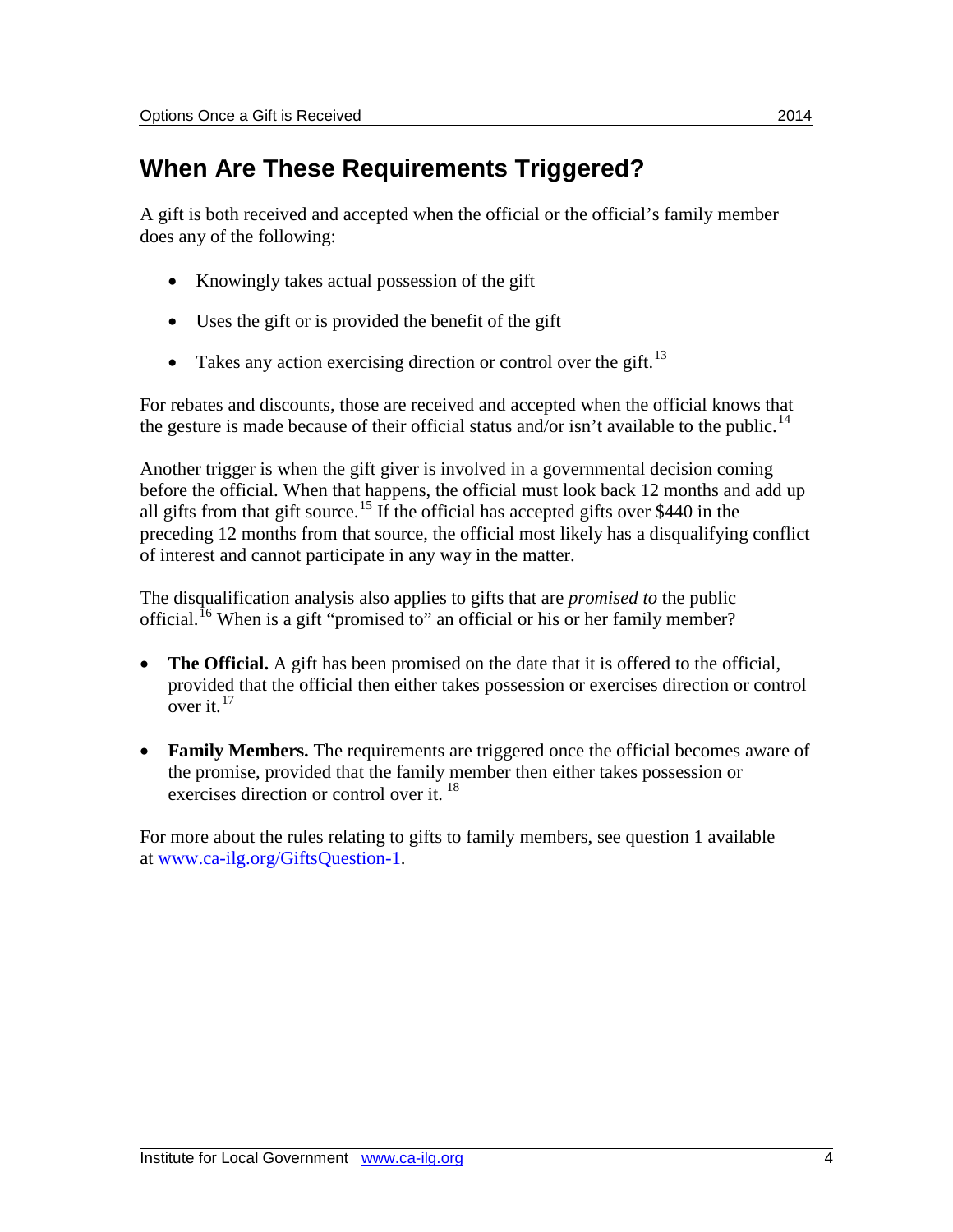#### **About This Resource**

This document is a service of the Institute for Local Government (ILG) whose mission is to promote good government at the local level with practical, impartial, and easy-to-use resources for California communities.

As part of its mission of promoting good government at the local level, the Institute tries to help local officials understand those rules.

These informational materials, however, are not legal advice. Attorneys can and do disagree on how to interpret the rules in this area. In addition, the rules can and do change over time.

Officials are encouraged to consult with an attorney or relevant regulatory authorities for up-todate information and advice on specific situations.

 $ILG$  is the nonprofit  $501(c)(3)$  research and education affiliate of the League of California Cities and the California State Association of Counties. For more information and to access the Institute's resources on gift rules public officials go to [www.ca-ilg.org/GiftCenter.](http://www.ca-ilg.org/GiftCenter)

The Institute welcomes feedback on this resource:

- *Email:* [ethicsmailbox@ca-ilg.org](mailto:ethicsmailbox@ca-ilg.org) Subject: What Are My Options After Receiving a [Gift?](http://www.ca-ilg.org/GiftsQuestion-6)
- *Mail:* 1400 K Street, Suite 205 · Sacramento, CA · 95814